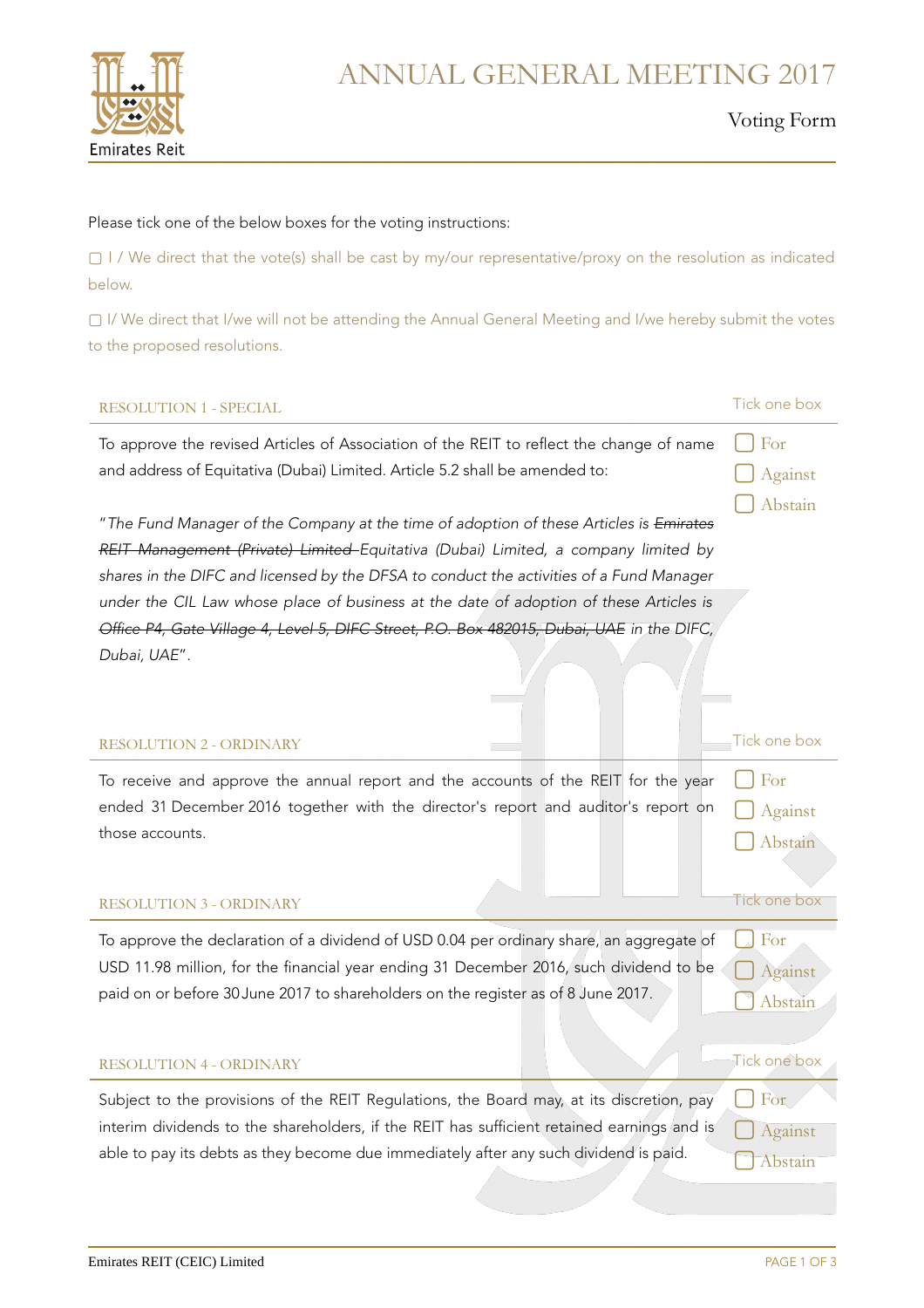

### ANNUAL GENERAL MEETING 2017

### Voting Form

| <b>RESOLUTION 5 - ORDINARY</b>                                                                                                                                                                                                                                                                                                                                                                                                                                                                                                                                                                                                                                                                                                                                                                                                                                                              | Tick one box                              |
|---------------------------------------------------------------------------------------------------------------------------------------------------------------------------------------------------------------------------------------------------------------------------------------------------------------------------------------------------------------------------------------------------------------------------------------------------------------------------------------------------------------------------------------------------------------------------------------------------------------------------------------------------------------------------------------------------------------------------------------------------------------------------------------------------------------------------------------------------------------------------------------------|-------------------------------------------|
| To authorise the REIT Manager on behalf of the REIT to enter into Related Party<br>Transactions for the acquisition or sale of Real Property in the United Arab Emirates<br>pursuant to the DFSA CIR Rule 13.4.11A and 8.3.2 without obtaining specific approval<br>from the shareholders of the REIT until this Resolution is renewed at the next Annual<br>General Meeting of the REIT.                                                                                                                                                                                                                                                                                                                                                                                                                                                                                                   | For<br>Against<br>Abstain                 |
| <b>RESOLUTION 6- ORDINARY</b>                                                                                                                                                                                                                                                                                                                                                                                                                                                                                                                                                                                                                                                                                                                                                                                                                                                               | Tick one box                              |
| To authorize the REIT to make one or more market purchases of its ordinary shares,<br>provided, that:<br>the number of ordinary shares which may be purchased in any given period and<br>i.<br>the price which may be paid for such ordinary shares shall be in accordance with<br>the rules of the Dubai Financial Services Authority and NASDAQ Dubai, and any<br>conditions or restrictions imposed by the Dubai Financial Services Authority and<br>applicable law;<br>this authority shall expire on the conclusion of the next Annual General Meeting<br>ii.<br>of the REIT; and<br>the REIT may make a contract to purchase ordinary shares under this authority<br>iii.<br>before the expiry of the authority which will or may be executed wholly or partly<br>after the expiry of the authority, and may make a purchase of ordinary shares in<br>pursuance of any such contract. | For<br>Against<br>Abstain                 |
| <b>RESOLUTION 7 - ORDINARY</b>                                                                                                                                                                                                                                                                                                                                                                                                                                                                                                                                                                                                                                                                                                                                                                                                                                                              | Tick one box                              |
| To extend the appointment of Mr Abdullah Al Hashemi, Mr Marwan bin Ghulaita, and Mr<br>David Savy, each an existing member of the Investment Board, until the conclusion of the<br>next Annual General Meeting of the REIT.<br><b>RESOLUTION 8 - ORDINARY</b>                                                                                                                                                                                                                                                                                                                                                                                                                                                                                                                                                                                                                               | For<br>Against<br>Abstain<br>Tick one box |
| To extend the appointment of Dr Mohamed Abdul Hakim Zoeir, Mr Mian Muhammad<br>Nazir, and Mr Fazal Rahim, each an existing member of the Shari'a Supervisory Board,<br>until the conclusion of the next Annual General Meeting of the REIT, or until any other<br>such term determined by the REIT Manager.                                                                                                                                                                                                                                                                                                                                                                                                                                                                                                                                                                                 | For<br>Against<br>Abstain                 |